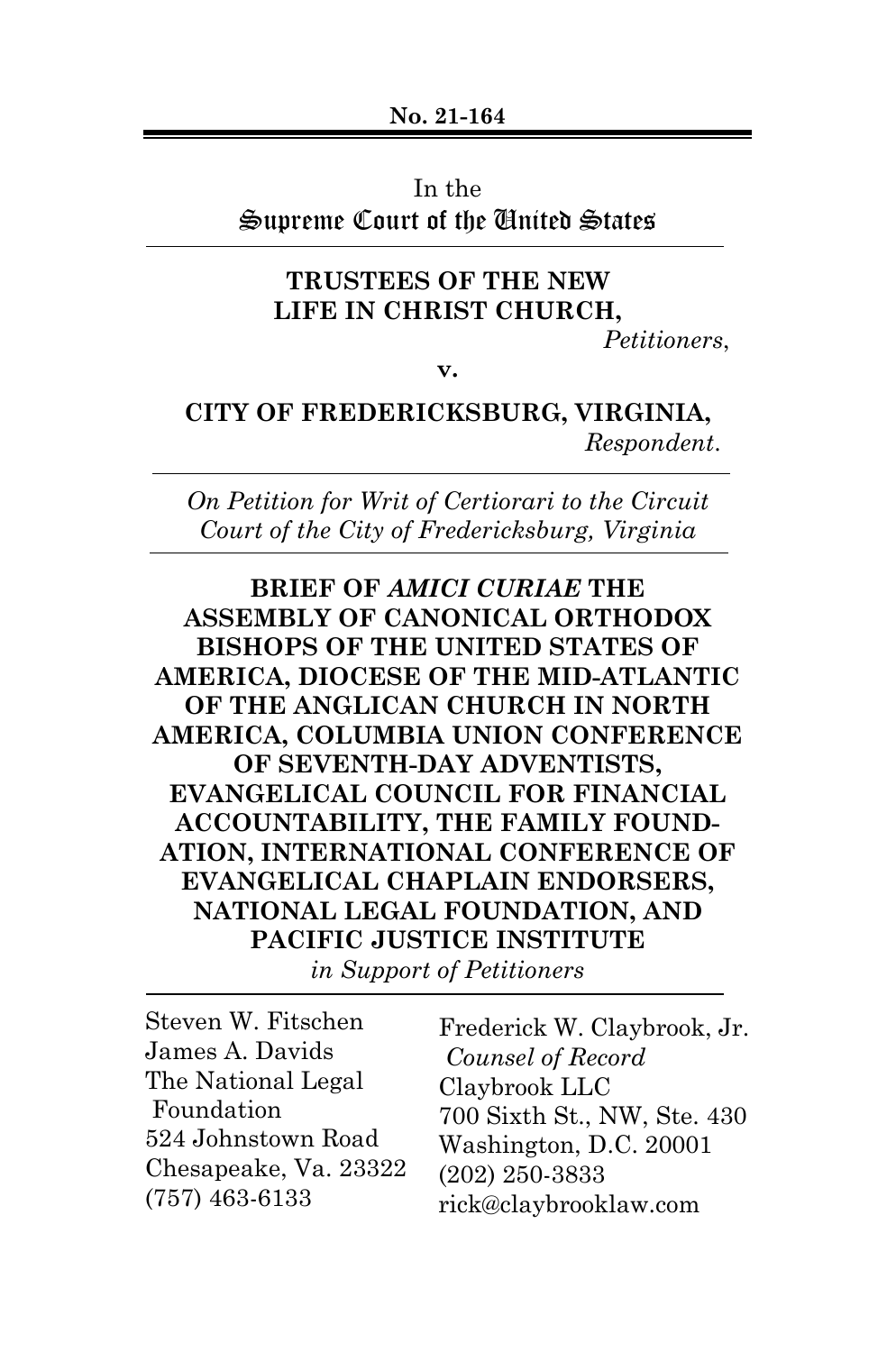# **TABLE OF CONTENTS**

| Ι. | Established Virginia Law Provides That the<br>Tax Exemption Is Available for Other Than the<br>Lead Minister of a Church, Clearly Presenting<br>the Federal Questions Posed by the Petition  5 |
|----|------------------------------------------------------------------------------------------------------------------------------------------------------------------------------------------------|
| П. | Allowing a Government to Second-Guess<br>Good-Faith Church Determinations of Who<br>Serves As Its Ministers Based on the<br>Government's Reading of Church<br>Documents Will Disadvantage Some |
|    |                                                                                                                                                                                                |
|    |                                                                                                                                                                                                |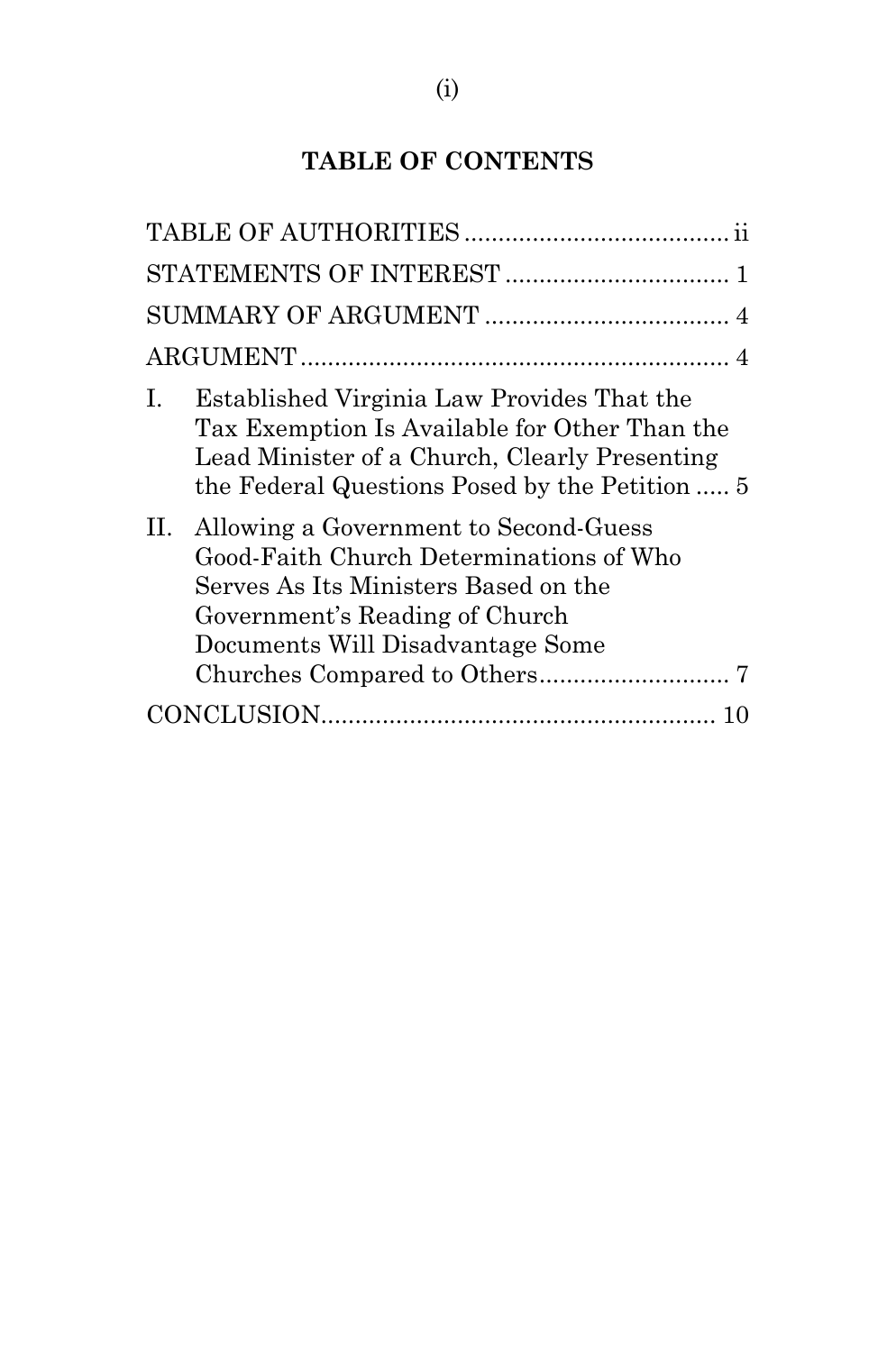# **TABLE OF AUTHORITIES**

| Cases                                                                                         |
|-----------------------------------------------------------------------------------------------|
| Bouldin v. Alexander, 82 U.S. (15 Wall.) 131                                                  |
| Corporation of Presiding Bishop of Church of<br>Jesus Christ of Latter-day Saints v. Amos,    |
| Cudlipp v. City of Richmond,                                                                  |
|                                                                                               |
| Gonzalez v. Roman Catholic Archbishop of                                                      |
| Hosanna-Tabor Evan. Lutheran Church &                                                         |
| Kedroff v. St. Nicholas Cathedral of<br>Russian Orthodox Church in N. Am.,                    |
| Larson v. Valente, 456 U.S. 228 (1982) 8                                                      |
| Presbyterian Church in the U.S. v. Mary<br>Elizabeth Blue Hull Mem'l Presbyterian             |
| Serbian E. Orthodox Diocese for the U.S. &<br>Can. v. Milivojevich, 426 U.S. 696 (1976)  5, 7 |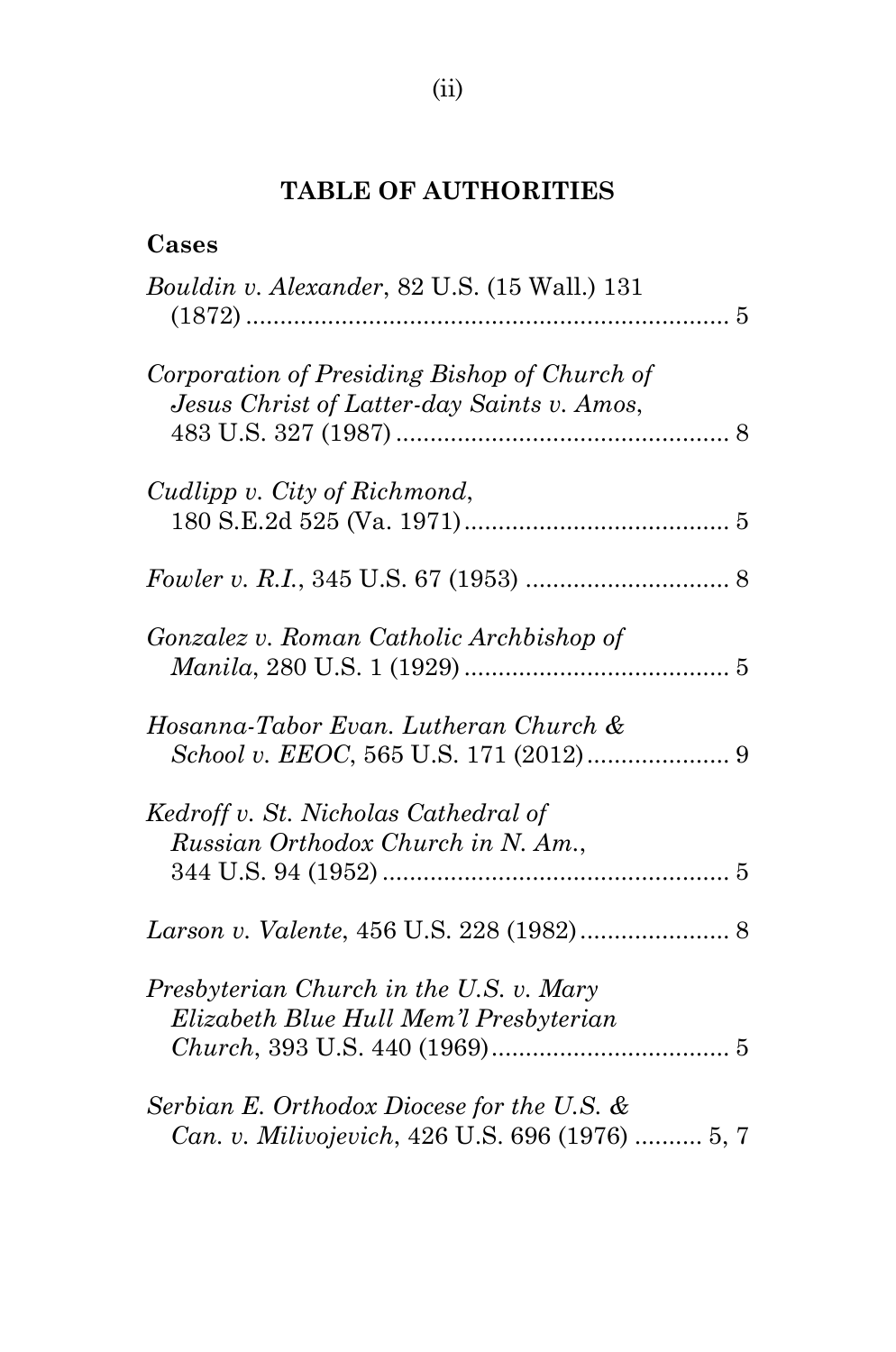| United States v. Ballard, 322 U.S. 78 (1944) 8           |
|----------------------------------------------------------|
| <i>Watson v. Jones, 80 U.S. (13 Wall.) 679 (1871) </i> 5 |
| <b>Statutes</b>                                          |
|                                                          |
| <b>Other Authorities</b>                                 |
| Opinions of the Attorney General and Report to the       |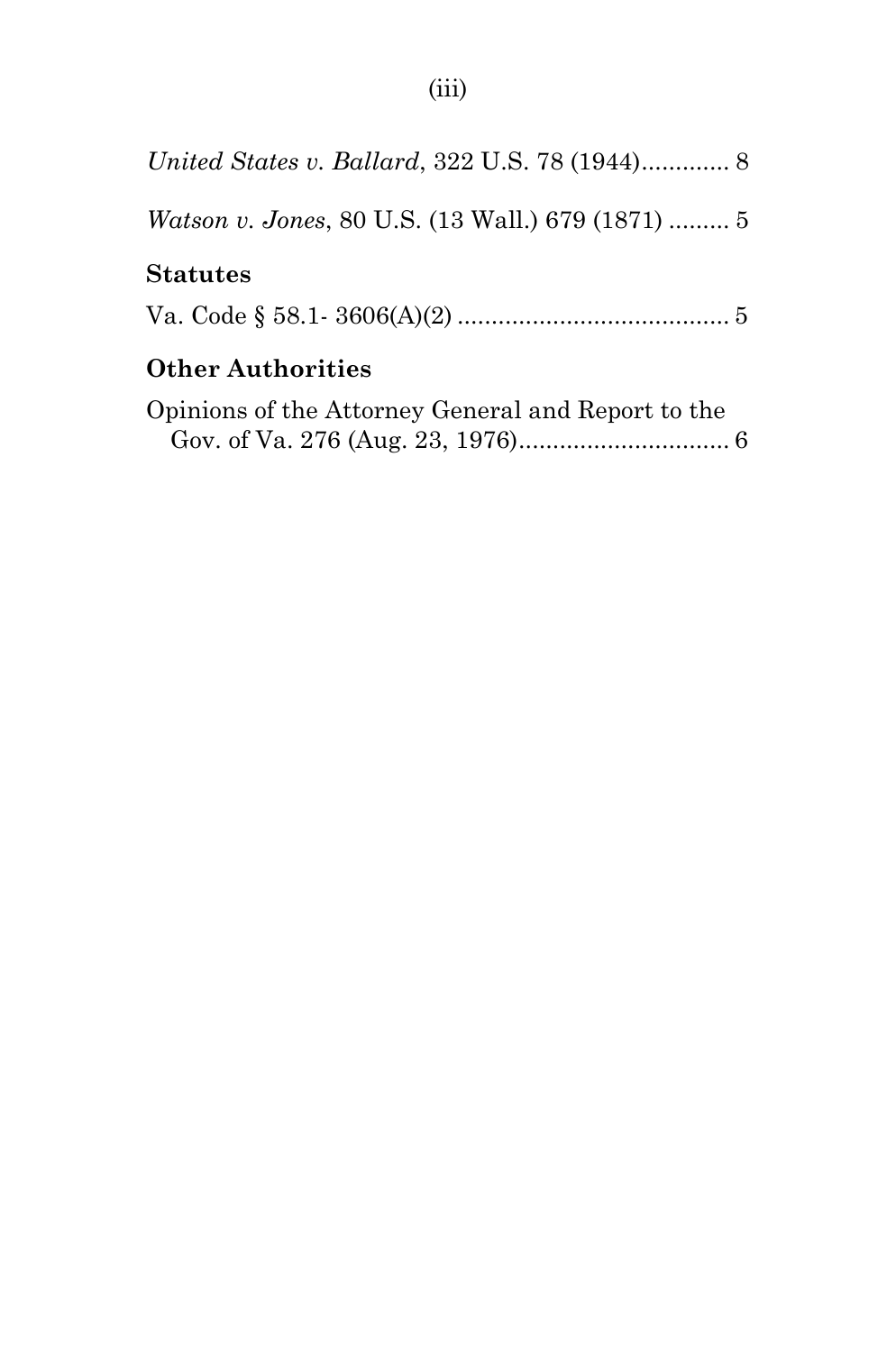### <span id="page-4-0"></span>**STATEMENTS OF INTEREST[1](#page-4-0)**

**The Assembly of Canonical Orthodox Bishops of the United States of America** (Assembly) is a not-for-profit corporation comprised of all active canonical Orthodox Christian bishops of Orthodox jurisdictions in the United States. Together, the Orthodox Christian jurisdictions are part of the universal Orthodox Christian Church, which traces its lineage directly to the biblical New Testament era. The Assembly preserves and contributes to the unity of the Orthodox Christian Church in the United States by furthering its spiritual, theological, ecclesiological, canonical, educational, missionary, and philanthropic aims. As hierarchical entities, the Orthodox Christian jurisdictions are particularly concerned about preserving their constitutional right to govern themselves and determine their own doctrines.

The **Diocese of the Mid-Atlantic** (Diocese) is a regional diocese of the Anglican Church in North America dedicated to reaching North America with the transforming love of Jesus Christ. It exists to equip clergy and congregations within the Diocese to fulfill the Great Commandment (Mark 12:29-31) and the Great Commission (Matthew 28:19-20) of Jesus Christ by leading people into a growing relationship with Jesus Christ through personal discipleship,

<sup>1</sup> All parties received timely notice of *Amici's* intent to file this brief and consented to its filing. No party or party's counsel authored this brief in whole or in part or contributed money that was intended to fund its preparation or submission, and no person other than *Amici Curiae*, their members, or their counsel contributed money that was intended to fund the preparation or submission of this brief.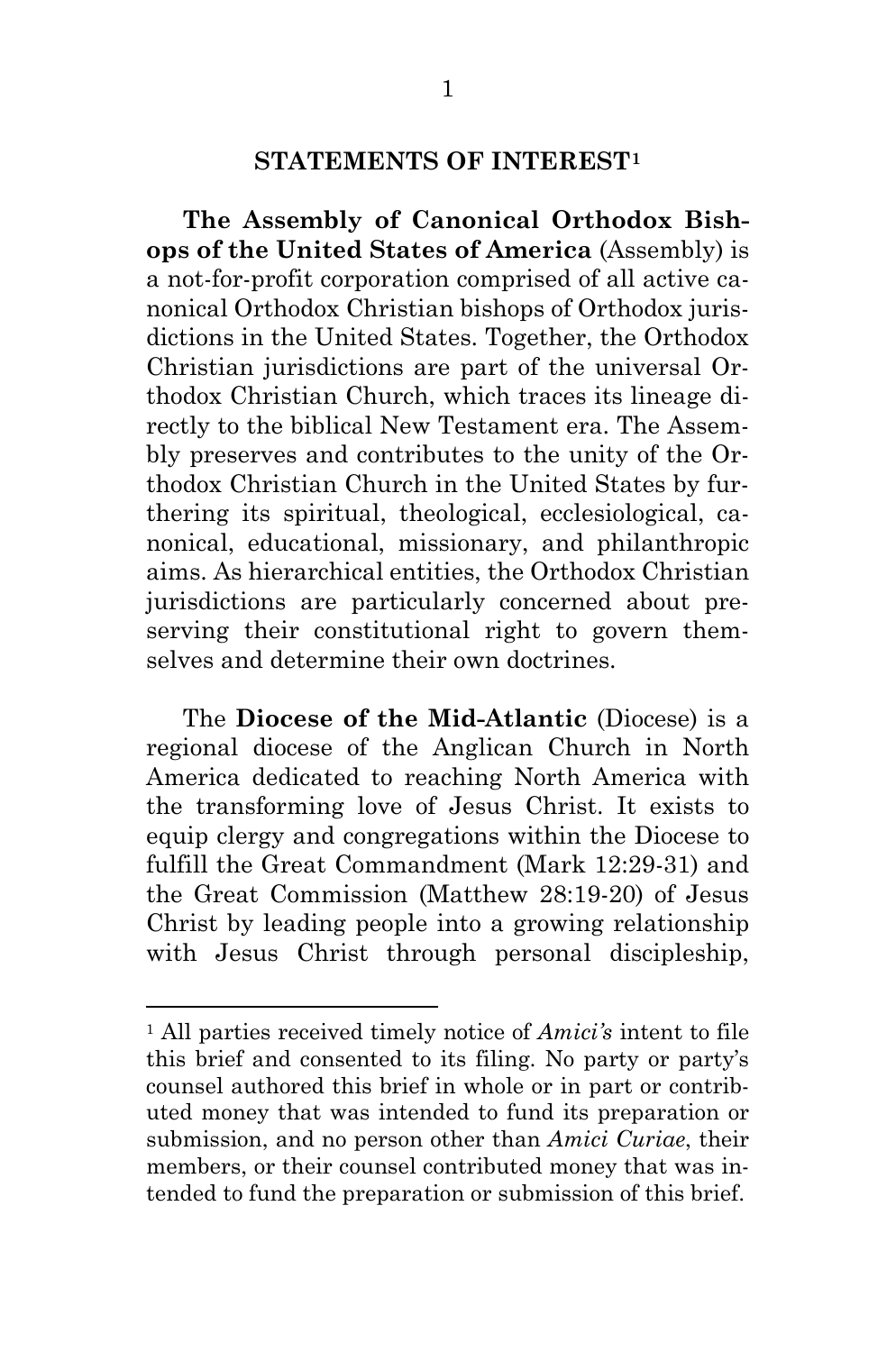evangelism, and the nurturing and planting of congregations. The Diocese consists of more than forty congregations, missions, mission fellowships, and church plants in Virginia, Maryland, District of Columbia, Delaware, eastern West Virginia, and northeastern North Carolina. Thirty-one of these are located in Virginia, as are the headquarters of the Diocese. Both the Diocese and all of its congregations have a significant interest in the outcome in this case.

**The Columbia Union Conference of Seventhday Adventists** (Conference) coordinates the Seventh-day Adventist Church's work in the Mid-Atlantic United States, where 140,000 members worship in 843 congregations. Many of these congregations are in Virginia, and the Conference has a direct interest in the outcome of this case.

The **Evangelical Council for Financial Accountability** (ECFA) provides accreditation to leading, Christ-centered churches, associations of churches, and parachurch organizations that faithfully demonstrate compliance with established standards for financial accountability, stewardship, and governance. For over 40 years, one of ECFA's core principles has been the preservation of religious freedom through its standards of excellence and integrity, which help alleviate the need for burdensome government oversight of religious organizations. More than 2,500 churches, Christian ministries, denominations, educational institutions, and other tax-exempt 501(c)(3) organizations are currently accredited by ECFA, including many operating in Virginia. ECFA has been actively involved on behalf of its accredited religious organizations in cases involving ministerial housing allowances.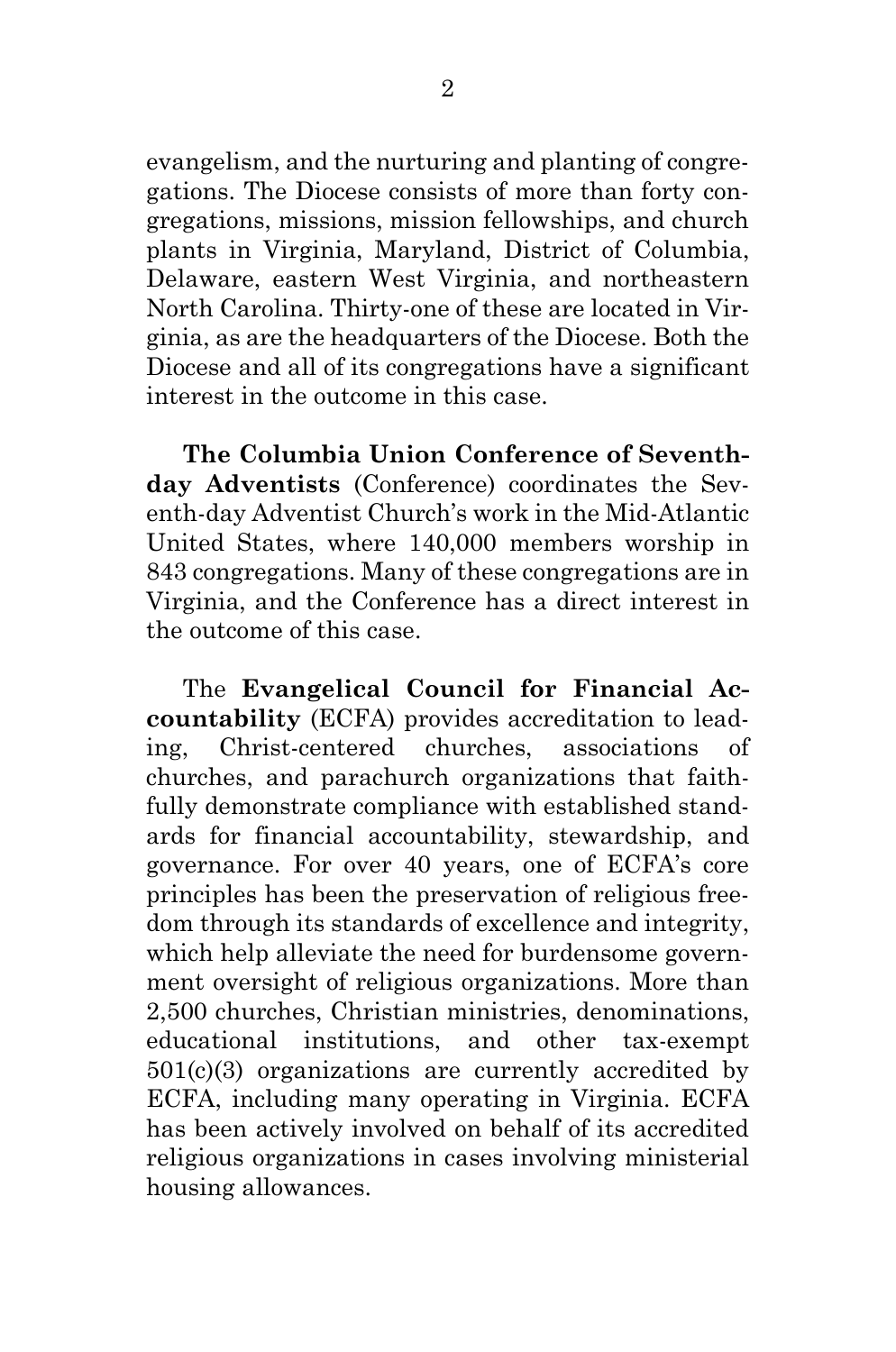**The Family Foundation** (TFF) is a Virginia nonpartisan, non-profit organization committed to promoting strong family values and defending the sanctity of human life in Virginia through its citizen advocacy and education. TFF serves as the largest profamily advocacy organization in Virginia, and its interest in this case is derived directly from its members throughout Virginia who seek to advance a culture in which children are valued, religious liberty thrives, and marriage and families flourish.

**The International Conference of Evangelical Chaplain Endorsers** (ICECE) is a conference of evangelical organizations that endorse Christian clergy to be chaplains in the military and other limited access organizations where chaplains provide for the free exercise of religion. ICECE's most important issue is the protection and advancement of religious liberty for all chaplains and military personnel. ICECE supports challenges to government encroachments or restrictions on churches' autonomy and internal governance to preclude similar restrictions on military ministry.

The **National Legal Foundation** (NLF) is a public interest law firm dedicated to the defense of First Amendment liberties and the restoration of the moral and religious foundation on which America was built. The NLF and its donors and supporters, including those in Virginia, seek to ensure that a historically accurate understanding of the Religion Clauses is presented to our country's judiciary.

The **Pacific Justice Institute** (PJI) is a nonprofit legal organization established under section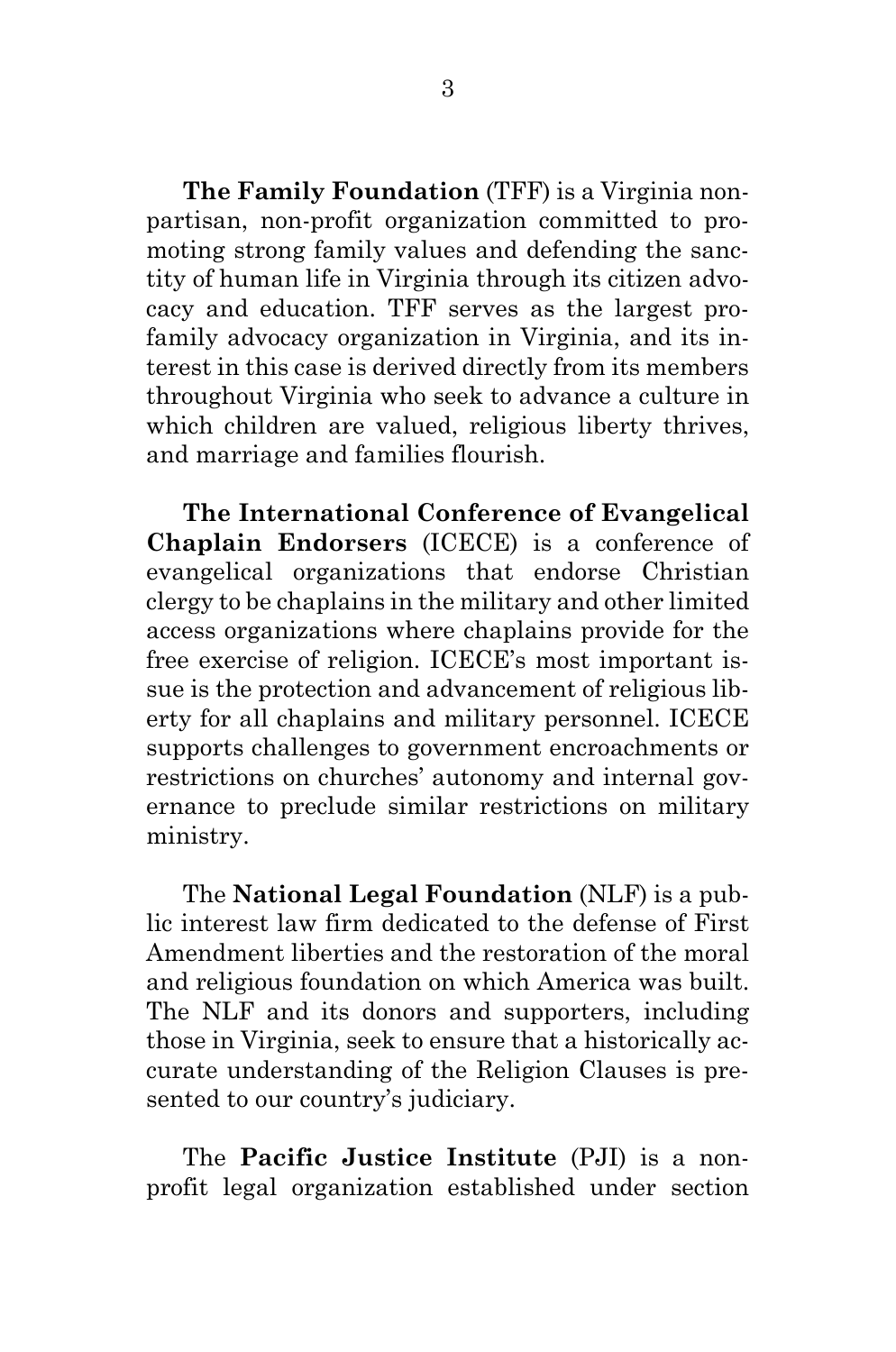501(c)(3) of the Internal Revenue Code. Since its founding in 1997, PJI has advised and represented in court and administrative proceedings thousands of individuals, businesses, and religious institutions, particularly in the realm of First Amendment rights. As such, PJI has a strong interest in the development of the law in this area.

#### **SUMMARY OF ARGUMENT**

Virginia law, as definitively interpreted by its Supreme Court, allows a real estate tax exemption for more than one minister of a church and for ministers other than the lead minister of the congregation. Here, though, the city decided that the church's employees who are responsible for its ministry to local college students are not ministers of the church. Thus, this petition raises a federal issue of critical importance: may a government supplant a church's goodfaith assertion that its employee is a minister by making its own, conflicting interpretation of the church's governing documents. Such meddling in church affairs not only is beyond governmental authority and competence, but it also disadvantages some religious bodies compared to others and encourages religious organizations to tailor religious decisions to governmental policies.

The decision below is both mischievous and directly contrary to this Court's precedent. This Court should grant the petition and reverse.

### **ARGUMENT**

The city's second-guessing of the church's goodfaith designation of its employees as ministers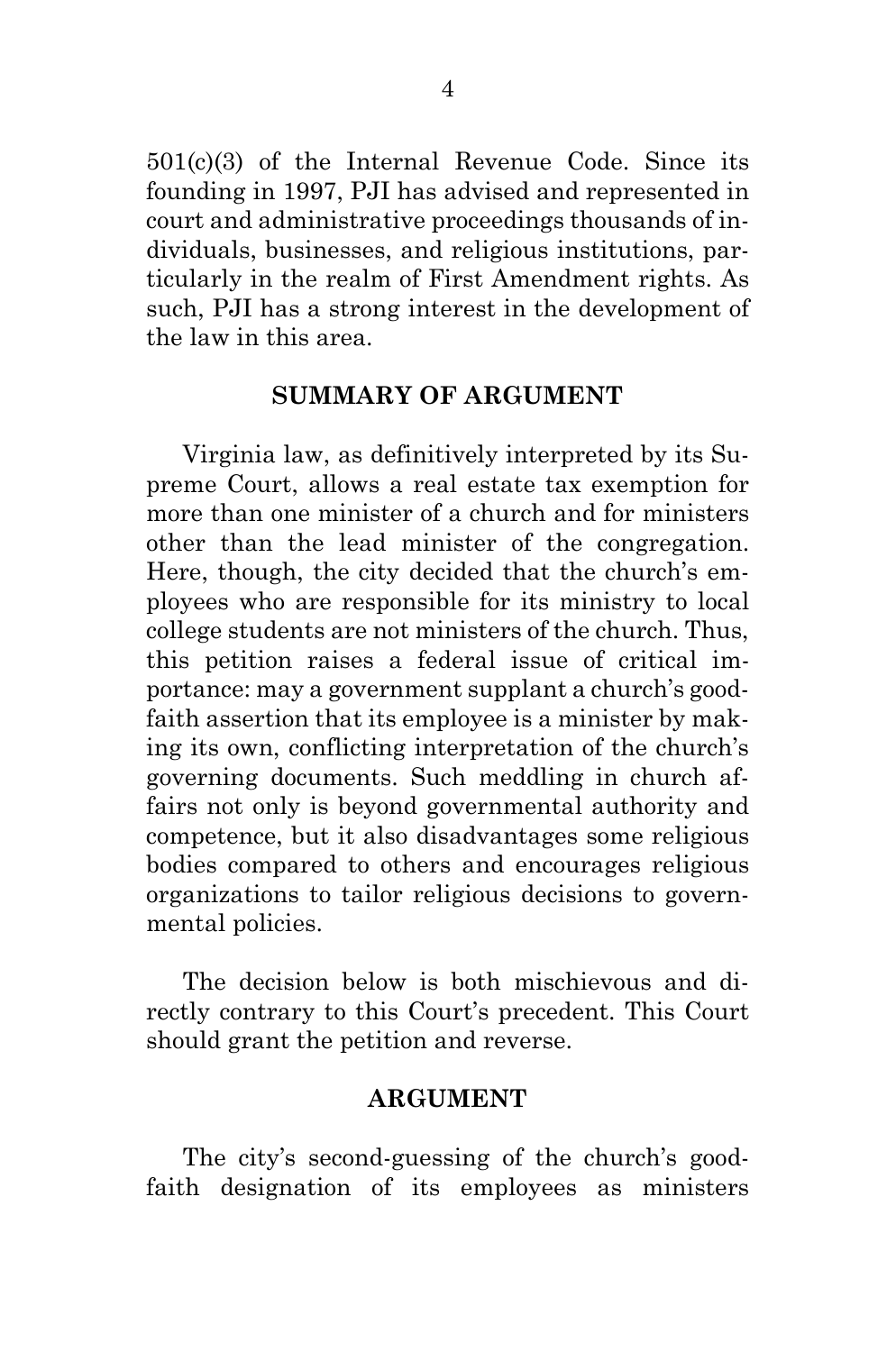violates a consistent line of this Court's decisions. *See, e.g.*, *Serbian E. Orthodox Diocese for the U.S. & Can. v. Milivojevich*, 426 U.S. 696, 713 (1976); *Presbyterian Church in the U.S. v. Mary Elizabeth Blue Hull Mem'l Presbyterian Church*, 393 U.S. 440, 449 (1969); *Kedroff v. St. Nicholas Cathedral of Russian Orthodox Church in N. Am.*, 344 U.S. 94, 116 (1952); *Gonzalez v. Roman Cath. Archbishop of Manila*, 280 U.S. 1, 16 (1929); *Bouldin v. Alexander*, 82 U.S. (15 Wall.) 131 (1872); *Watson v. Jones*, 80 U.S. (13 Wall.) 679, 727 (1871). *Amici* write to demonstrate their concern about this development and to assure this Court that the federal issues presented are not clouded by issues of state law.

**I. Established Virginia Law Provides That the Tax Exemption Is Available for Other Than the Lead Minister of a Church, Clearly Presenting the Federal Questions Posed by the Petition**

Virginia law provides an exemption from property taxes for "[r]eal property and personal property owned by churches or religious bodies . . . and exclusively occupied or used . . . for the residence of the minister of any church or religious body." Va. Code § 58.1- 3606(A)(2). By use of the term "*the* minister" (emphasis added), the statute creates two ambiguities: (1) whether only one minister may qualify for the exemption, and (2) whether the residence owned by the church must be inhabited by its lead minister.

Both of these ambiguities were resolved by the Virginia Supreme Court in *Cudlipp v. City of Richmond*, 180 S.E.2d 525 (Va. 1971). *Cudlipp* involved a churchowned residence inhabited by a non-lead minister who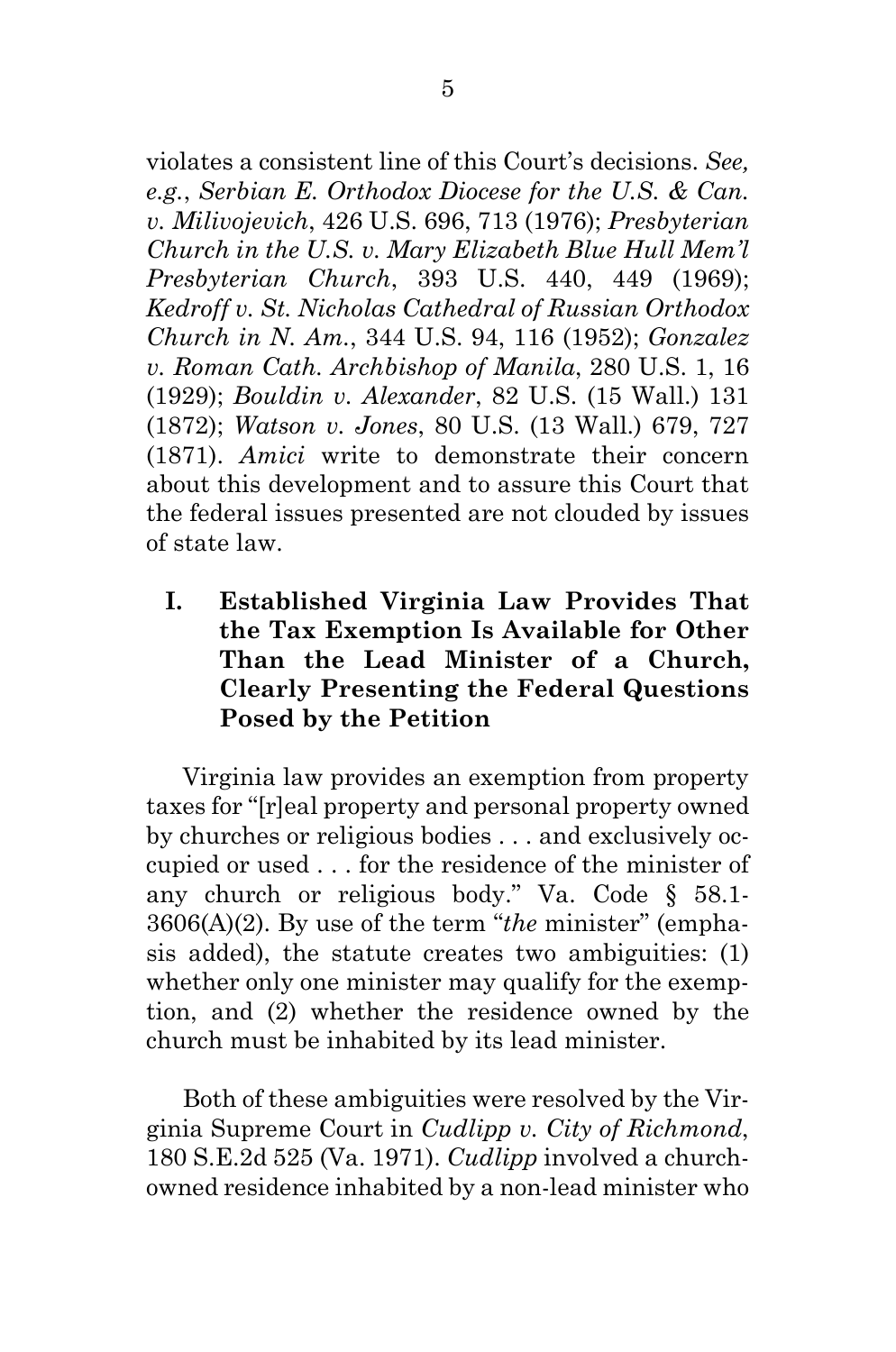was in charge of the missionary ventures of the church when the church had other residences for which it had claimed the exemption. The Virginia Supreme Court ruled that the statute did not limit the number of exemptions to one per church and, consequently, that church property inhabited by a non-lead minister qualified for the exemption. *See also* Opinions of the Attorney General and Report to the Gov. of Va. 276 (Aug. 23, 1976) (interpreting the statute to cover a church residence inhabited by its non-ordained music minister).

The federal issue is, thus, clearly presented. Virginia law establishes that (a) a church may qualify for more than one residence inhabited by its ministers; and (b) to qualify, the residence does not have to be inhabited by the church's lead minister. Moreover, it is undisputed here that New Life's residence for which it requested an exemption is used by leaders of a church ministry that involves religious instruction and evangelization by its resident employees. Finally, it is undisputed that the church in good faith considers its resident employees to be its ministers. As a result, the petition cleanly presents the federal question of whether the city violated the Constitution when it second-guessed the church's designation of its employees as ministers by making its own reading of the church's governing documents.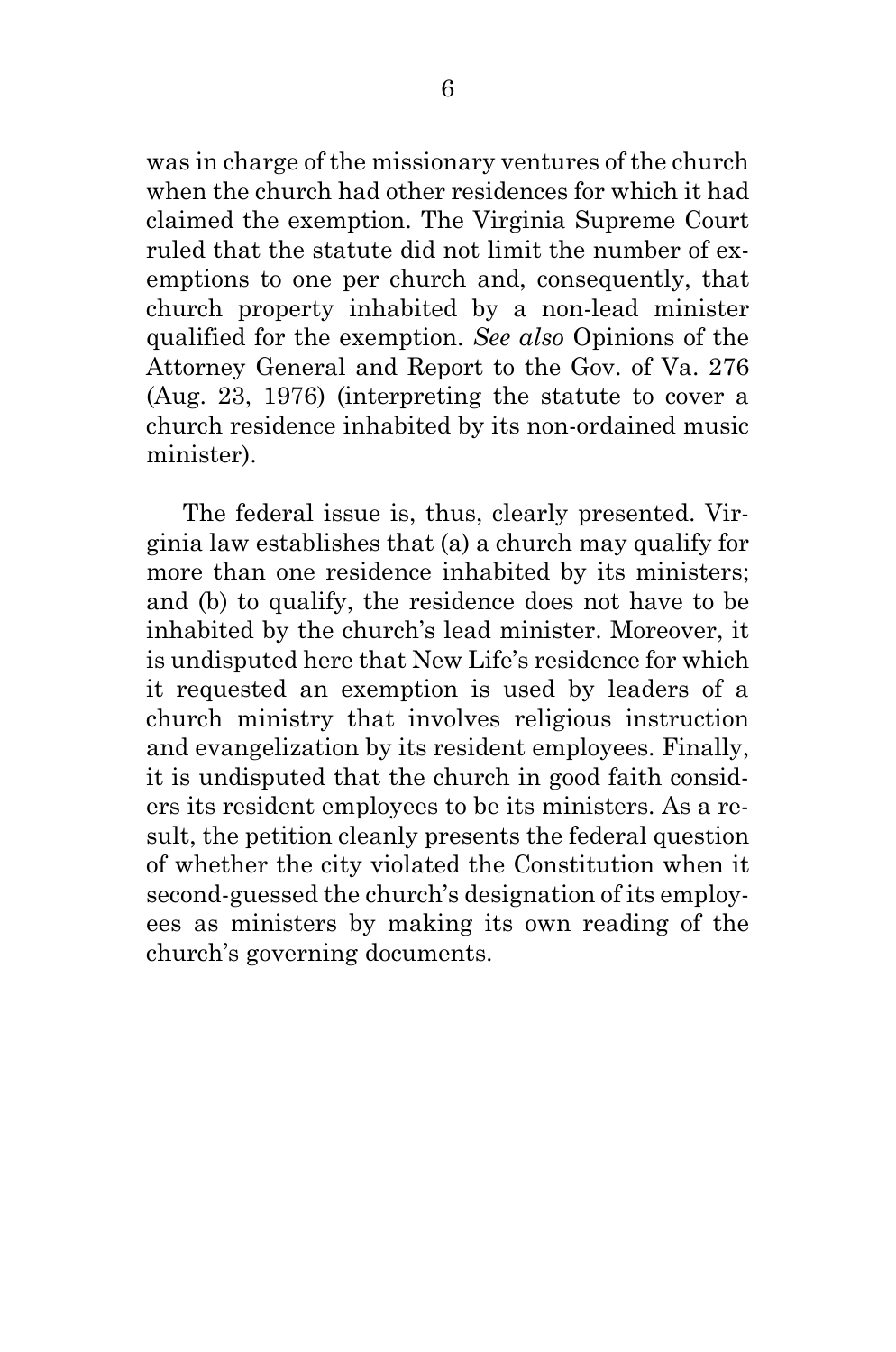**II. Allowing a Government to Second-Guess Good-Faith Church Determinations of Who Serves As Its Ministers Based on the Government's Reading of Church Documents Will Disadvantage Some Churches Compared to Others**

*Amici* will not repeat the petition's demonstration that the city, by engaging in a perusal and interpretation of church documents to disagree with New Life Church that its employees responsible for its college ministry are ministers of the church, violated the Religion Clauses of the First Amendment. Only this Court can now correct this error.

*Amici* do wish to emphasize that allowing governments to engage in such behavior will necessarily have pernicious effects among churches. Allowing the city's conduct to go uncorrected will encourage similar behavior. This will often be to the detriment of more hierarchical churches, which, as a rule, have more written polity statements than less formal churches, giving government officials more church documents to parse and interpret. *See, e.g.*, *Milivojevich*, 426 U.S. at 715-20. The volume and formality of written statements vary from religion to religion and, within Christianity, from denomination to denomination and from church to church. This is well demonstrated by *Amici*, some of whom would be considered less hierarchical and some more so. Some are independent churches bound by no denominational polity; others are part of a denominational superstructure that is spelled out in multiple church documents, making them more vulnerable to governmental second-guessing. But the Religion Clauses prohibit advantages being given to one type of religion or one type of church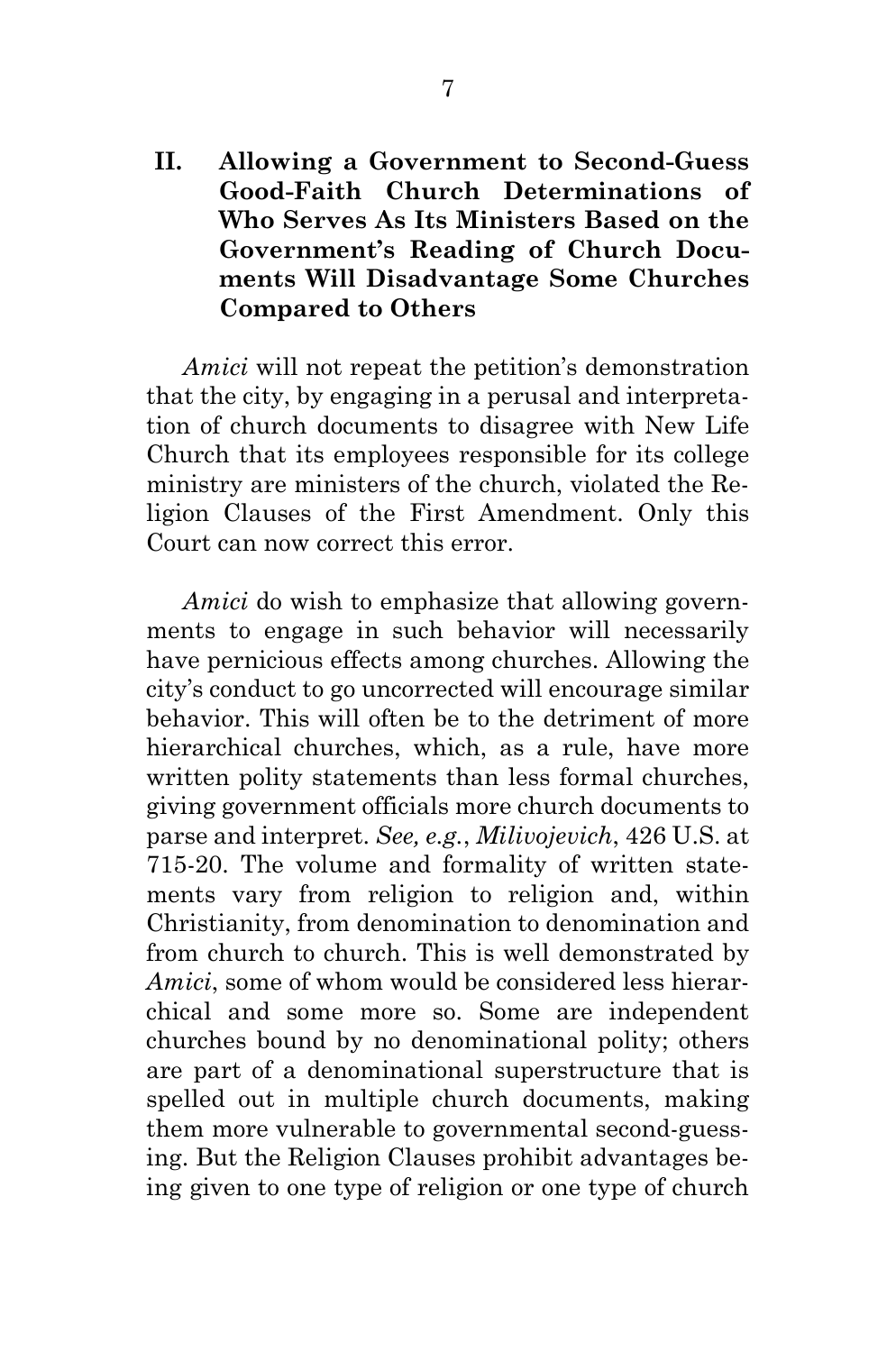over another. *See, e.g.*, *Larson v. Valente*, 456 U.S. 228 (1982); *Fowler v. R.I.*, 345 U.S. 67 (1953); *United States v. Ballard*, 322 U.S. 78, 87 (1944) ("The First Amendment does not select any one group or any one type of religion for preferred treatment. It puts them all in that position.").

This Court has also recognized another evil that comes from permitting governments to second-guess whether churches qualify for an exemption. Permitting the type of activity that the city practiced here has the potential to cause churches to modify their policy and practice, not from religious considerations alone, but to conform to governmental dictates, interpretations, or predilections. In *Corporation of Presiding Bishop of Church of Jesus Christ of Latter-day Saints v. Amos*, 483 U.S. 327 (1987), this Court noted that the broad exemption for religious organizations under the Civil Rights Act of 1964 served the salutary purpose of keeping the government from affecting church polity:

it is a significant burden on a religious organization to require it, on pain of substantial liability, to predict which of its activities a secular court will consider religious. The line is hardly a bright one, and an organization might understandably be concerned that a judge would not understand its religious tenets and sense of mission. Fear of potential liability might affect the way an organization carried out what it understood to be its religious mission.

*Id.* at 336 (footnote omitted). These concerns come front and center when the issue is whom a church considers to be its minister, as Justice Thomas noted in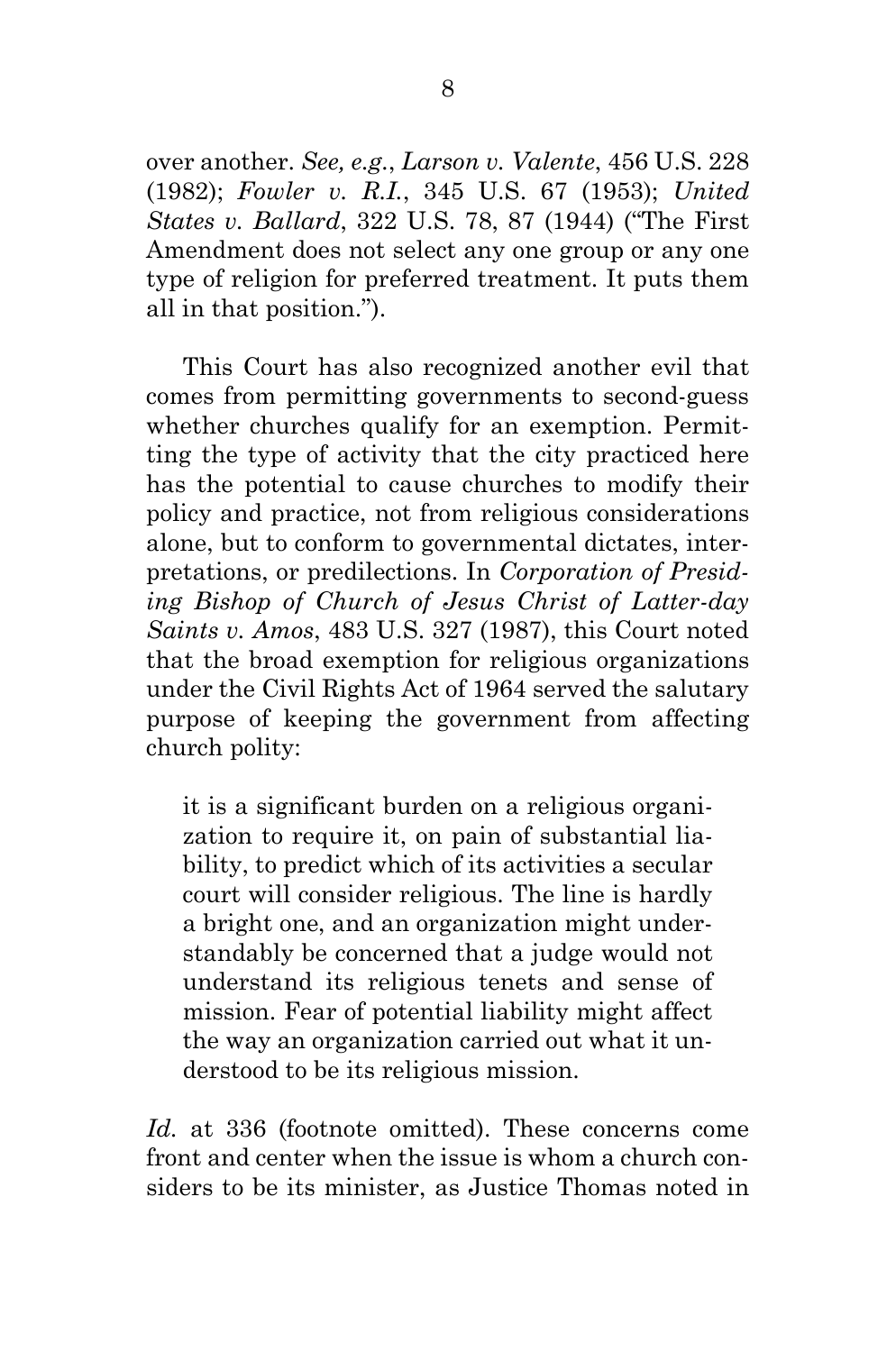*Hosanna-Tabor Evan. Lutheran Church & School v. EEOC*, 565 U.S. 171 (2012):

A religious organization's right to choose its ministers would be hollow, however, if secular courts could second-guess the organization's sincere determination that a given employee is a "minister" under the organization's theological tenets. Our country's religious landscape includes organizations with different leadership structures and doctrines that influence their conceptions of ministerial status. The question whether an employee is a minister is itself religious in nature, and the answer will vary widely. Judicial attempts to fashion a civil definition of "minister" through a bright-line test or multifactor analysis risk disadvantaging those religious groups whose beliefs, practices, and membership are outside of the "mainstream" or unpalatable to some. Moreover, uncertainty about whether its ministerial designation will be rejected, and a corresponding fear of liability, may cause a religious group to conform its beliefs and practices regarding "ministers" to the prevailing secular understanding. These are certainly dangers that the First Amendment was designed to guard against.

Id. at 197 (Thomas, J., concurring) (citation omitted).

These dangers have been realized in this case.